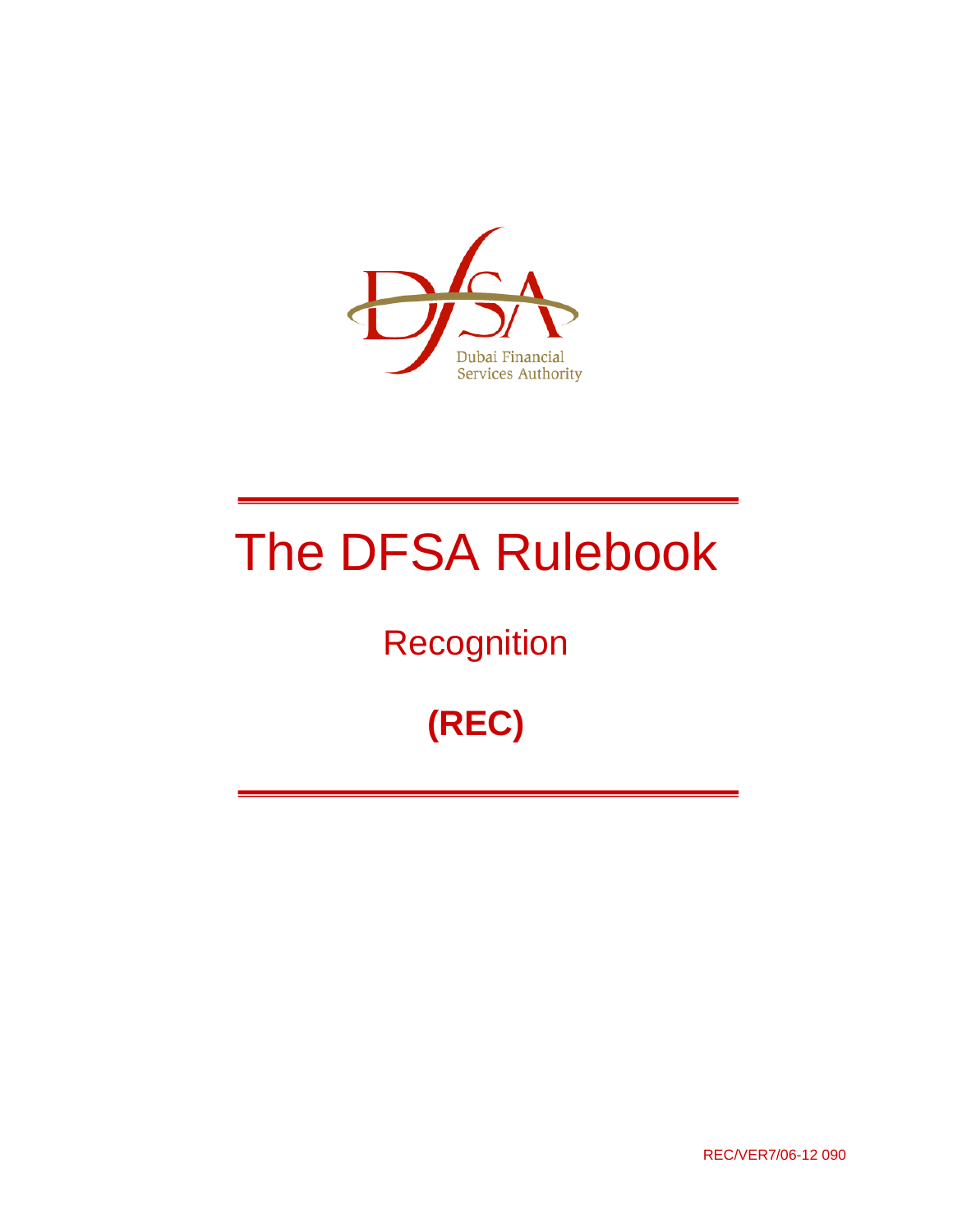

## **Contents**

The contents of this module are divided into the following chapters, sections and appendices:

| 1                                      | <b>APPLICATION OF THE RECOGNITION MODULE 1</b>                                                                                                        |  |
|----------------------------------------|-------------------------------------------------------------------------------------------------------------------------------------------------------|--|
| 1.1                                    |                                                                                                                                                       |  |
| $\mathbf{2}$                           | <b>ADMISSION TO THE LIST OF RECOGNISED PERSONS  2</b>                                                                                                 |  |
| 2.1<br>2.2<br>2.3<br>2.4<br>2.5        |                                                                                                                                                       |  |
| 3                                      |                                                                                                                                                       |  |
| 3.1<br>3.2<br>3.3<br>3.4<br>3.5<br>3.6 |                                                                                                                                                       |  |
| 4                                      | <b>REMOVAL FROM THE LIST OF RECOGNISED PERSONS 8</b>                                                                                                  |  |
| 4.1<br>4.2<br>4.3<br>4.4               | . 8<br>Removal from the list of Recognised Persons at the Recognised Body's<br>Removal from the list of Recognised Persons at the Recognised Member's |  |
| 5                                      |                                                                                                                                                       |  |
| 5.1                                    |                                                                                                                                                       |  |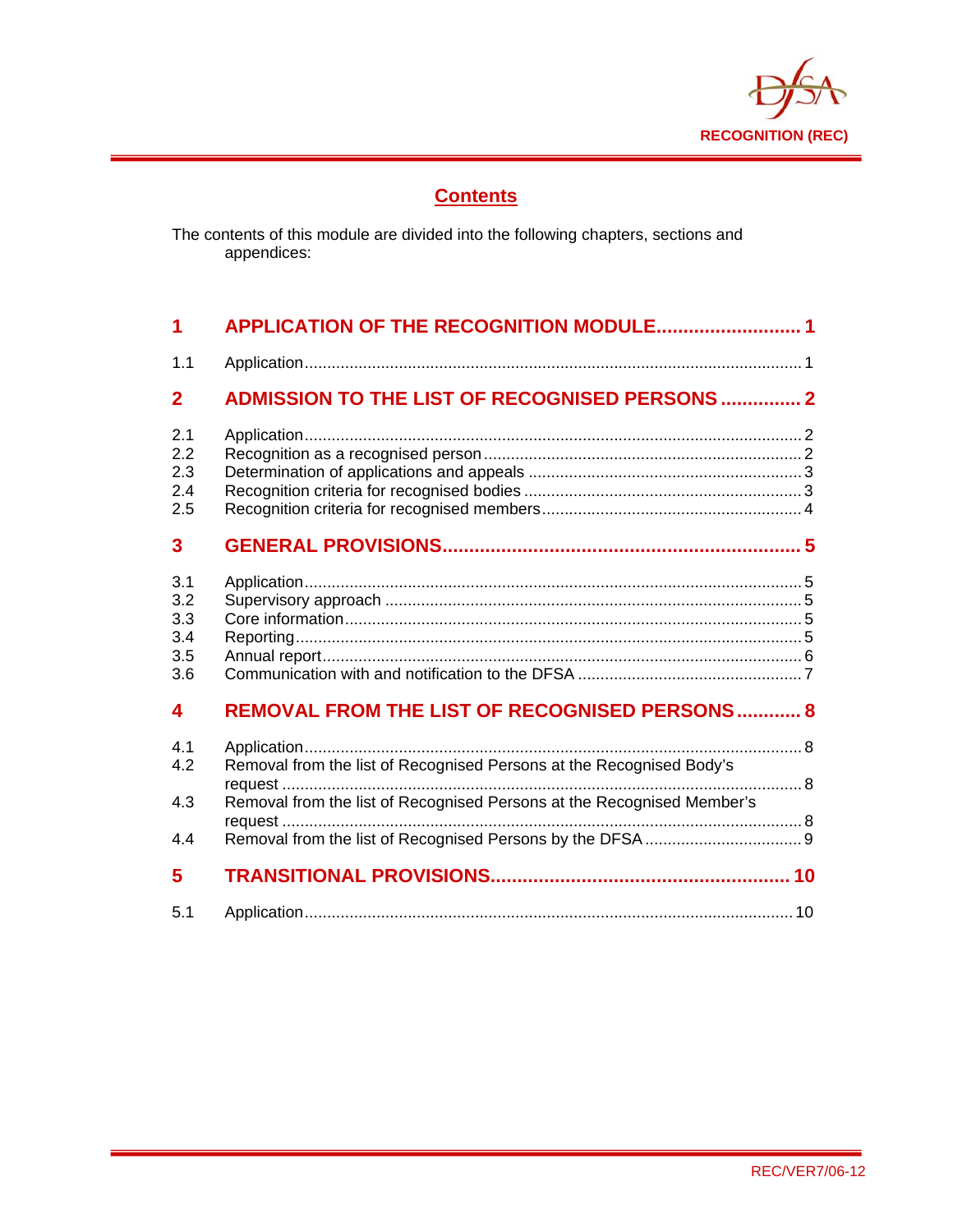

## **1 APPLICATION OF THE RECOGNITION MODULE**

## **1.1 Application**

**1.1.1** This module (REC) applies to every Recognised Person and to applicants for admission to the list of Recognised Persons under Part 3 of the Markets Law 2012.

#### **Guidance**

- 1. A Recognised Person is defined in Article 37(3) as a Recognised body or a Recognised Member. A Recognised Body and a Recognised Member are also defined in Article 37(3) as follows:
	- a. "recognised body" means a person which operates an exchange, clearing house or alternative trading system in a jurisdiction other than the DIFC which has been admitted to, and appears on, the list of recognised bodies maintained by the DFSA pursuant to this Article.
	- b. "recognised member" means a person located in a jurisdiction other than the DIFC which has been admitted to, and appears on, the list of recognised members maintained by the DFSA pursuant to this article.
- 2. References to Articles made in this module are references to Articles in the Markets Law 2012 ("the Law") unless otherwise stated.
- 3. This module is divided into three main chapters. Chapter 2 sets out the requirements for admission to the list of Recognised Persons, including the Recognition Criteria a Recognised Person must satisfy at the time of admission to the list of Recognised Persons and on a continuing basis. Chapter 3 sets out types of information a Recognised Person must provide the DFSA with on an ongoing basis, and in the case of a Recognised Body the information that must be included in its annual report to the DFSA. Chapter 4 sets out the process for a Recognised Person to request removal from the list of Recognised Persons, and also contains the requirements on the DFSA if it removes a Recognised Person from the list.
- 4. The following parts of the DFSA Rulebook also apply to Recognised Persons:

#### **Module Applicable chapters**  General (GEN) 1 and 6 Enforcement (ENF) All chapters

5. The Regulatory Policy and Process Sourcebook (RPP) may also be relevant to Recognised Persons.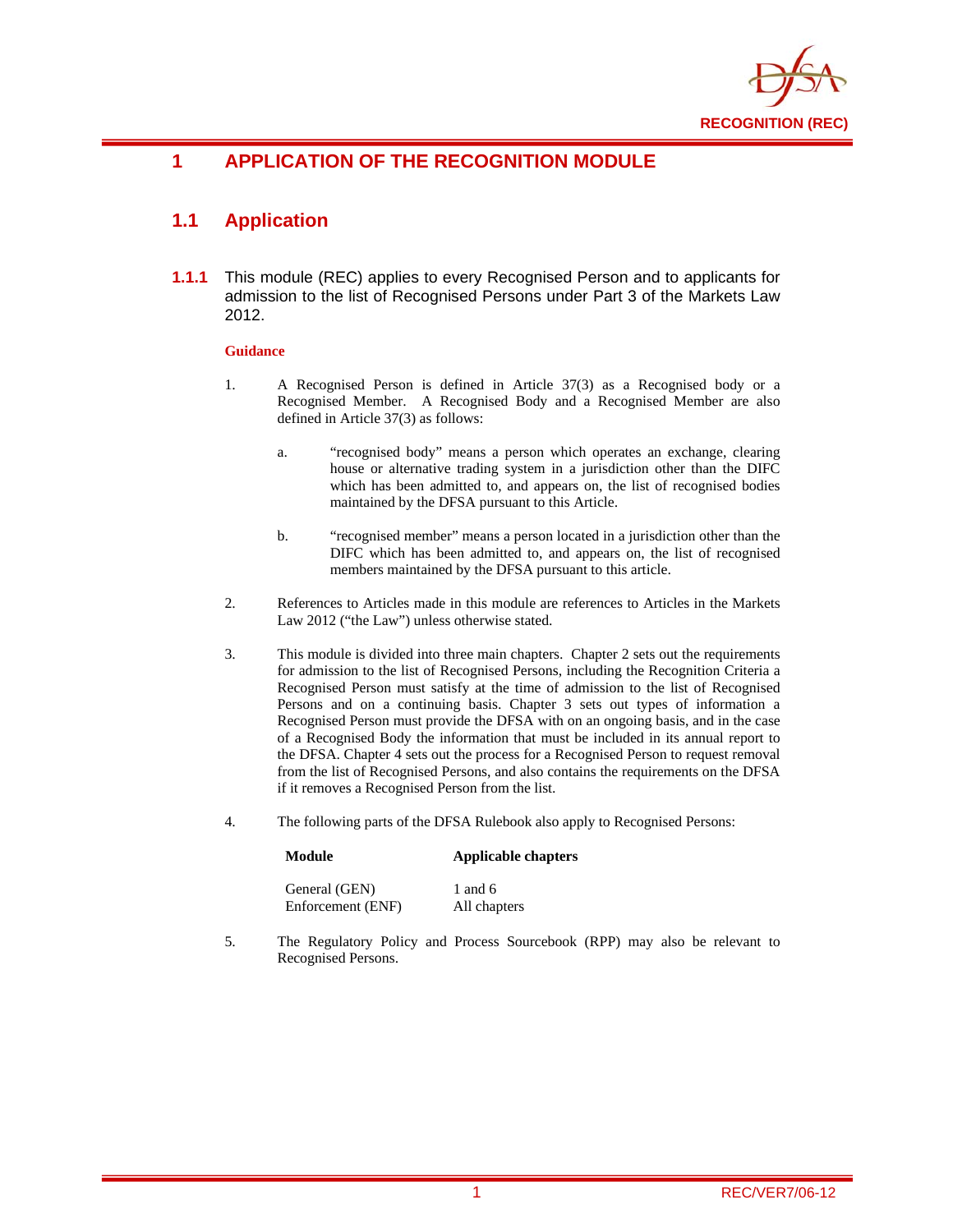

## **2 ADMISSION TO THE LIST OF RECOGNISED PERSONS**

## **2.1 Application**

**2.1.1** This chapter applies to every Recognised Person except to the extent that a provision provides for a narrower application.

#### **2.2 Recognition as a recognised person**

#### **Guidance**

- 1. The DFSA may only admit a Person to its list of Recognised Persons if it appears to the DFSA that such Person satisfies and will continue to satisfy the Recognition Criteria.
- 2. An applicant, or potential applicant for Recognition is advised to contact the DFSA to discuss their application at the earliest possible opportunity prior to the submission of any written documentation.
- **2.2.1** An applicant to be a Recognised Person must submit a written application to the DFSA demonstrating how the applicant satisfies or intends to satisfy the relevant Recognition Criteria at the date of Recognition and on an ongoing basis.

#### **Guidance**

A written application should also set out the basic general information relating to an applicant for a Recognised Person, including:

- a. its name;
- b. any business name or trading name it intends to use in the DIFC, if different to (a);
- c. the address of its registered office and head office; and
- d. the name of the Authorised Market Institution or ATS Operator upon which it is applying for membership.
- **2.2.2** In assessing an application for Recognition the DFSA may:
	- (a) carry out any enquiries which it considers appropriate including enquiries independent of the applicant;
	- (b) require the applicant to submit such additional information as the DFSA may reasonably require;
	- (c) require any information submitted by the applicant to be verified in such manner as the DFSA may specify; and
	- (d) take into account any information which the DFSA considers appropriate in relation to the applicant.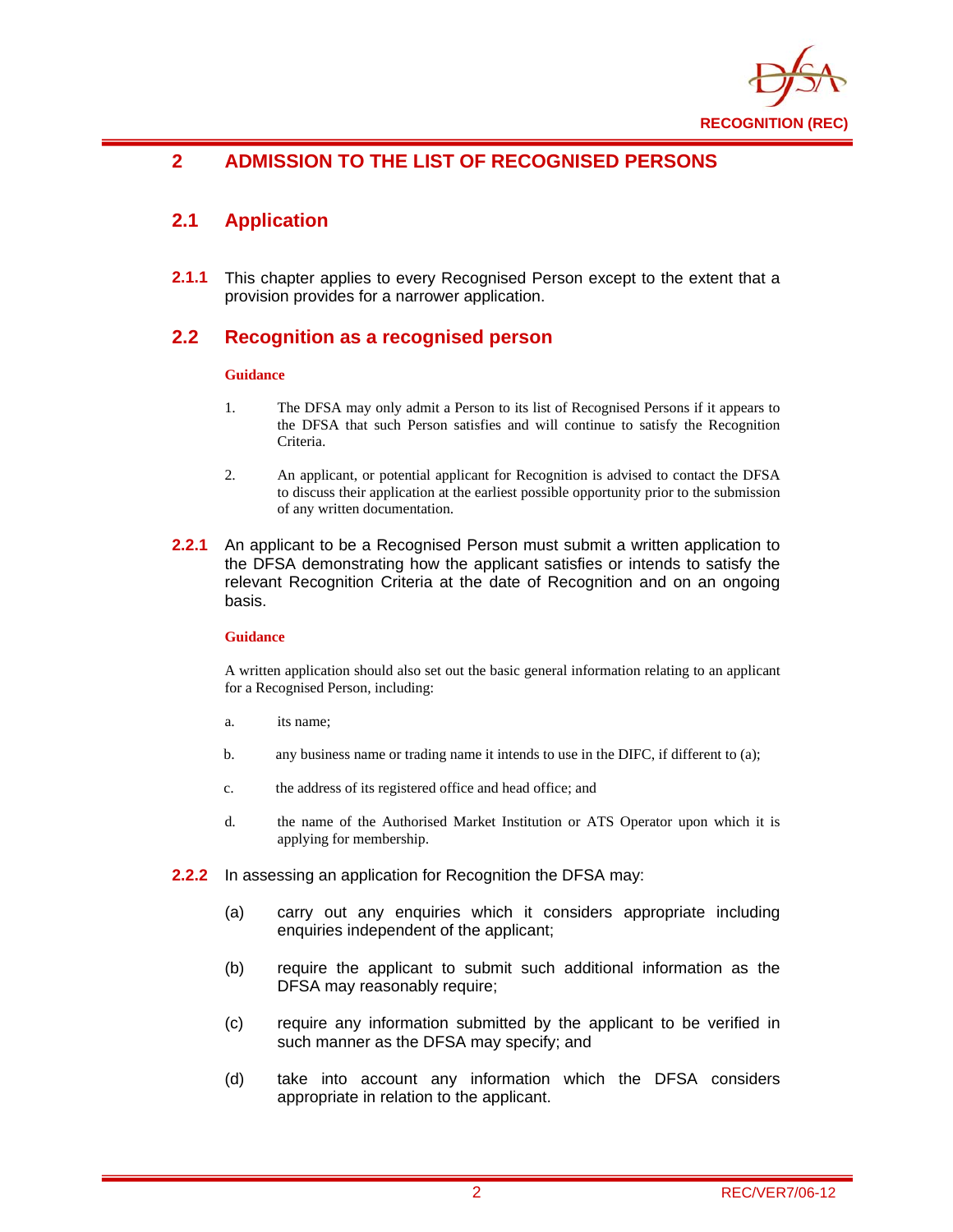

**2.2.3** If an applicant becomes aware of a material change in circumstances that is reasonably likely to be relevant to an application which is under consideration by the DFSA, it must inform the DFSA of the change in writing, without delay.

#### **2.3 Determination of applications and appeals**

- **2.3.1** The DFSA may, in its absolute discretion, refuse to recognise an applicant as a Recognised Person if it appears to the DFSA that such applicant does not satisfy, or will not be able to satisfy, the Recognition Criteria at the date of application and on an ongoing basis.
- **2.3.2** Upon refusing such an application, the DFSA shall without undue delay, inform the applicant in writing of such refusal and the reasons for such refusal.

#### **Guidance**

#### **Determination of applications**

1. Where the DFSA recognises a Person pursuant to Article 37 of the Law, it will include such person in its list of Recognised Persons.

#### **Appeals**

- 2. Under Article 37(9) of the Law, an applicant for Recognition may appeal to the DFSA's Regulatory Appeals Committee against any determination by the DFSA in relation to an application for Recognition.
- 3. Under Article 28 of the Regulatory Law, a Person wishing to appeal to the Regulatory Appeals Committee a decision of the DFSA must submit a written notice of appeal within 30 days of the notification of the relevant decision.
- 4. The form of submission that an appeal must take is specified in the rules of procedures of the Regulatory Appeals Committee.

#### **2.4 Recognition criteria for recognised bodies**

- **2.4.1** For the purposes of Article 37(6) of the Law the Recognition Criteria for a Recognised Body are that:
	- (a) it is licensed or otherwise authorised to operate an exchange, clearing house or alternative trading system in a jurisdiction acceptable to the DFSA;
	- (b) it is regulated by a Financial Services Regulator to a standard satisfactory to the DFSA;
	- (c) the law and practice under which the Recognised Body is licensed or otherwise authorised is broadly equivalent to the DFSA's regulatory regime as it applies to a DIFC Exchange;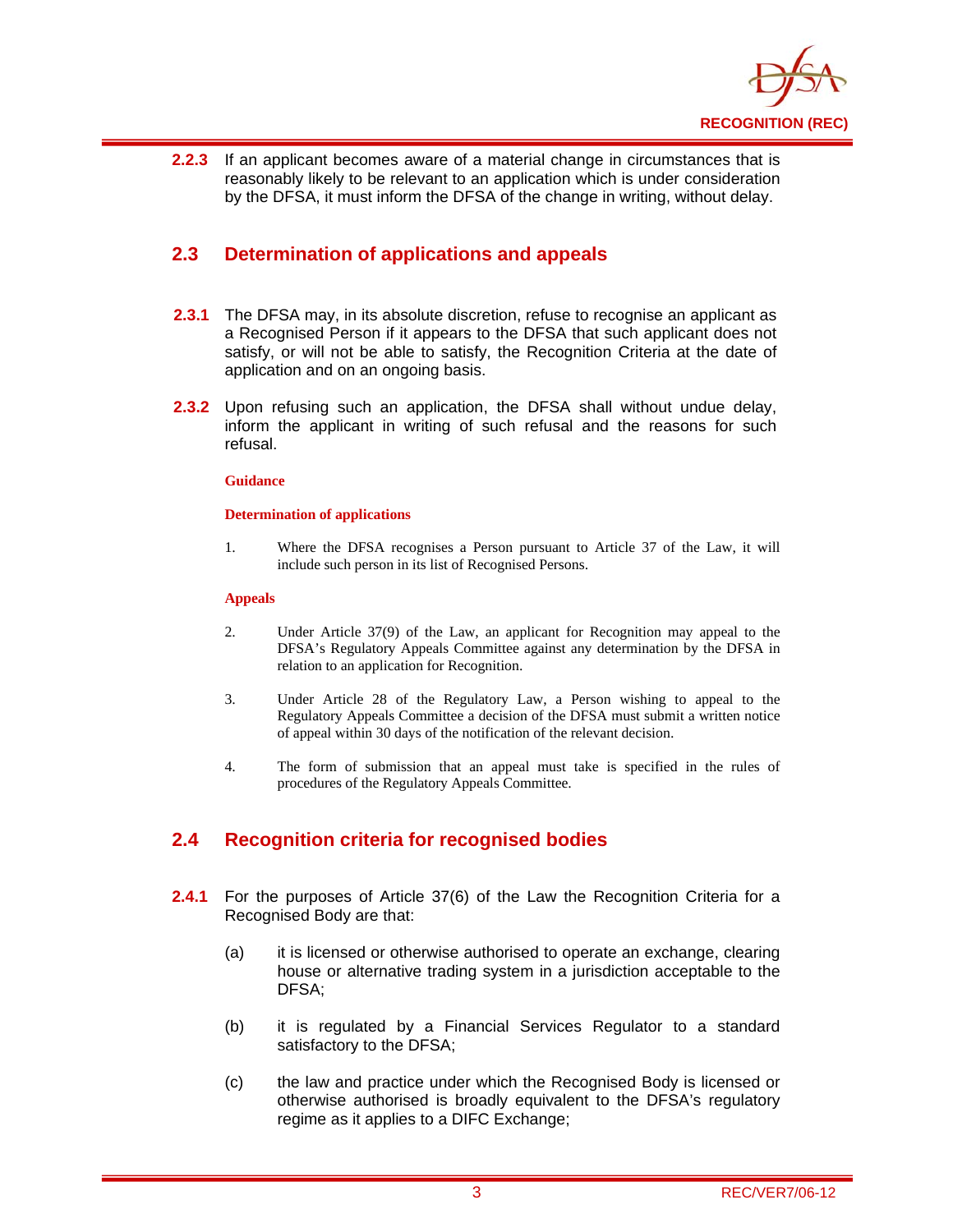

- (d) adequate arrangements exist, or will exist for co-operation between the DFSA and the Financial Services Regulator responsible for the Recognised Body's licensing and regulation.
- (e) it has its head and registered offices outside of the DIFC; and
- (f) it operates to a standard which would reasonably satisfy the Licensing Requirements for Authorised Market Institutions set out in AMI.

#### **2.5 Recognition criteria for recognised members**

- **2.5.1** For the purposes of Article 37(6) of the Law the Recognition Criteria for a Recognised Member are that:
	- (a) it is licensed or otherwise authorised to trade on or use the facilities of an exchange, clearing house or alternative trading system in a jurisdiction acceptable to the DFSA;
	- (b) it is regulated in respect of the trading in (a) by a Financial Services Regulator to a standard satisfactory to the DFSA;
	- (c) the law and practice under which the Recognised Member is licensed or otherwise authorised is broadly equivalent to the DFSA's regulatory regime as it applies to a DIFC Member;
	- (d) adequate arrangements exist, or will exist for co-operation between the DFSA and the Financial Services Regulator responsible for the Recognised Member's licensing and regulation.
	- (e) when using the facilities of an exchange, clearing house or alternative trading system in the DIFC, it does not exceed the scope of the activities it is licensed to carry on by its Financial Services Regulator;
	- (f) subject to 2.5.2, it carries on business in a jurisdiction other than the DIFC and has its head and registered offices outside of the DIFC; and
	- (g) subject to 2.5.3, when dealing on an Exchange or Alternative Trading System in the DIFC, it does so only for:
		- (i) non-DIFC customers; or
		- (ii) DIFC customers for whom it deals as a result of an unsolicited request for execution-only services.
- **2.5.2** Rule 2.5.1(e) does not prevent a Recognised Member which has a Branch which is an Authorised Firm from carrying on a Financial Service in or from the DIFC through such Branch.
- **2.5.3** Rule 2.5.1(g) does not apply to:
	- (a) a Recognised Member which is licensed and supervised by a Financial Services Regulator in the UAE; and
	- (b) a Recognised Member which has a Branch which is an Authorised Firm.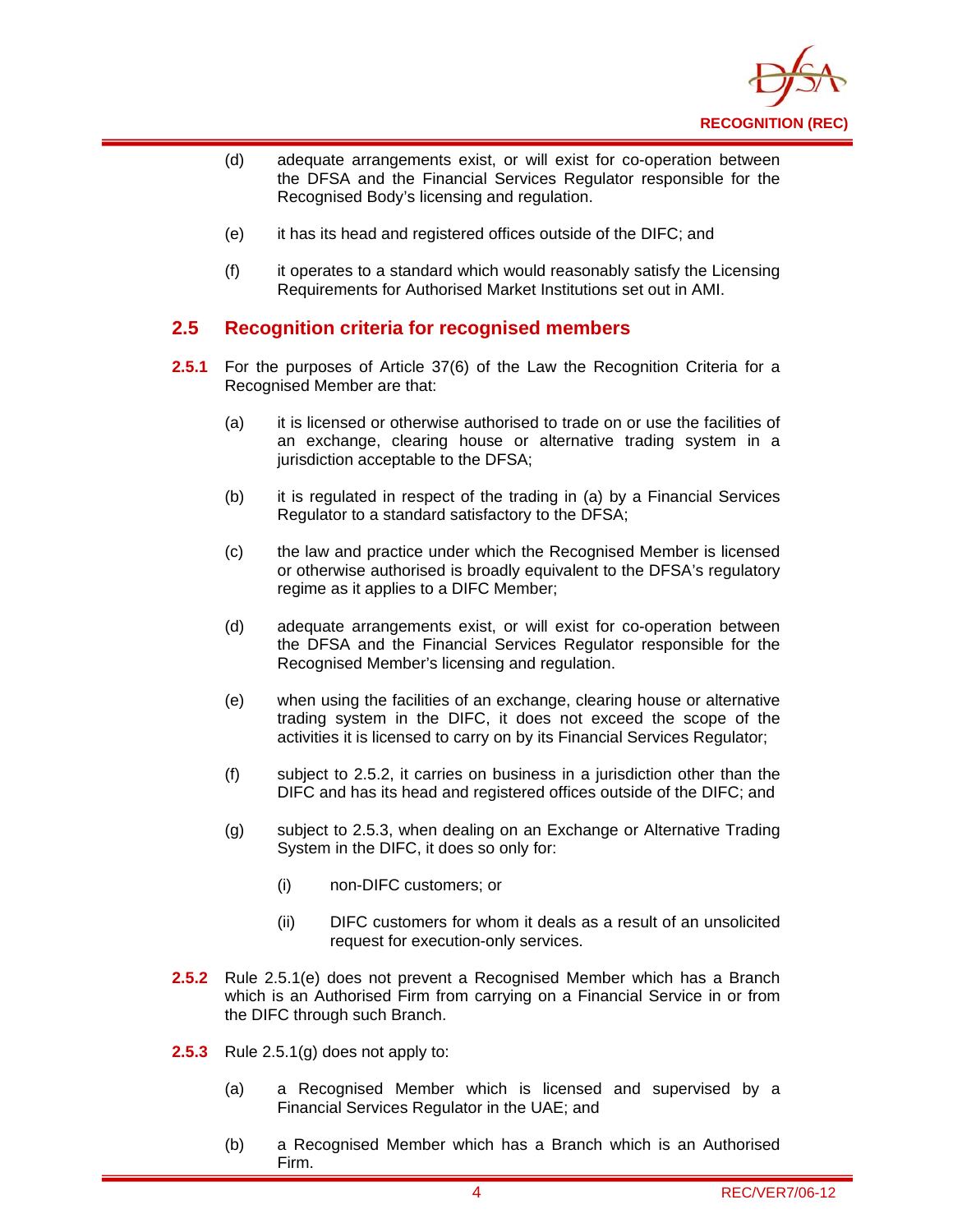

#### **3 GENERAL PROVISIONS**

### **3.1 Application**

**3.1.1** This chapter applies to every Recognised Person except to the extent that a provision provides for a narrower application.

#### **3.2 Supervisory approach**

#### **Guidance**

The DFSA will rely upon a Recognised Person's lead Financial Services Regulator to supervise a Recognised Person. The focus of DFSA's interest will be on the DIFC and on those activities of the Recognised Person that may impact the DIFC.

#### **3.3 Core information**

- **3.3.1** A Recognised Person must provide the DFSA with reasonable advance notice of a change in:
	- (a) its name;
	- (b) any business name or trading name it uses in the DIFC, if different to (a); or
	- (c) the address of its registered office or head office in its home jurisdiction.

#### **3.4 Reporting**

- **3.4.1** A Recognised Body must notify the DFSA immediately upon the granting, modification, variation, withdrawal or refusal of any application for, or revocation of, licensing, recognition or authorisation:
	- (a) in the jurisdiction in which the Recognised Body has its head office or principal business; and
	- (b) in any other jurisdiction to the extent that the relevant licensing, recognition or authorisation relates to operating an exchange, clearing house or alternative trading system.
- **3.4.2** A Recognised Person must notify the DFSA immediately upon the granting, modification, variation, withdrawal or refusal of an application for, or revocation of membership of an exchange, clearing house or alternative trading system, including membership of an Authorised Market Institution.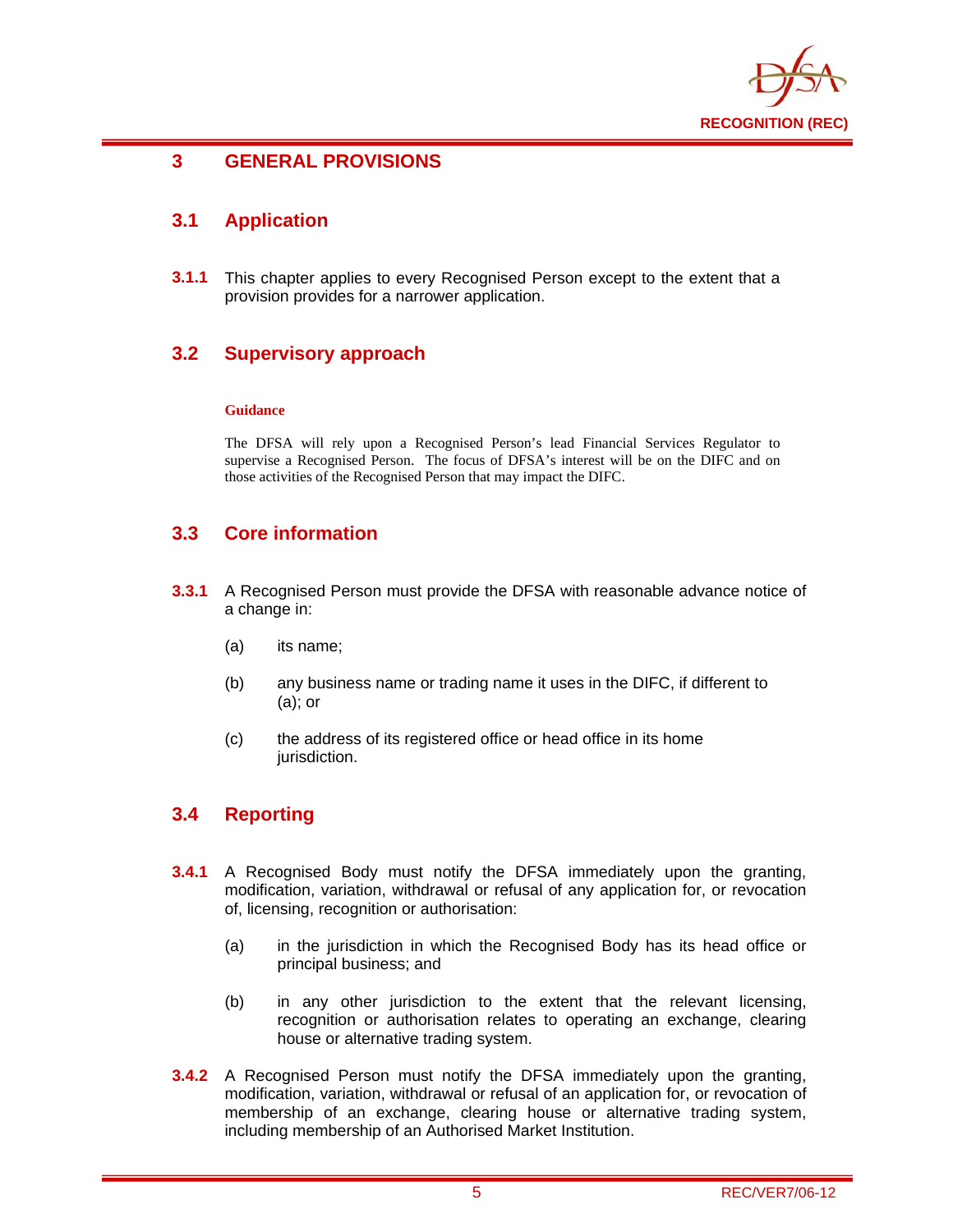

- **3.4.3** A Recognised Person must provide the DFSA with a copy of any information provided to any Financial Services Regulator to which the Recognised Person is subject and which is relevant to its status as a Recognised Person.
- **3.4.4** Notwithstanding Rules 3.4.1 to 3.4.3, a Recognised Person must notify the DFSA as soon as possible of:
	- (a) anything which causes or may cause it to fail to satisfy the Recognition Criteria;
	- (b) it becoming aware that a Financial Services Regulator has started an investigation into the affairs of the Recognised Person;
	- (c) the appointment of inspectors, howsoever named, by a Financial Services Regulator to investigate or manage the affairs of the Recognised Person;
	- (d) the imposition of disciplinary measures or disciplinary sanctions on the Recognised Person by any Financial Services Regulator; or
	- (e) any significant event or anything else relating to the Recognised Person of which the DFSA would reasonably expect to be notified.

#### **Guidance**

- 1. The DFSA does not require notification from a Recognised Person, for the purposes of Rule 3.4.2(b) or (c), where the activities of the Financial Services Regulator are part of a routine or regular inspection or audit of the affairs of the Recognised Person.
- 2. Events which may cause a Recognised Person to be unable to meet the Recognition Criteria include significant changes to any relevant laws or regulations in its home jurisdiction, which:
	- a. govern exchanges, clearing houses or alternative trading systems;
	- b. are designed to prevent market abuse or money laundering;
	- c. affect the ability of a Recognised Body to seek information from its users;
	- d. affect the ability of a Recognised Person to provide information to the DFSA; or
	- e. requires significant changes to a Recognised Body's organisation, structure or practices.

#### **3.5 Annual report**

- **3.5.1** A Recognised Body must submit to the DFSA an annual report in accordance with Rule 3.5.2 within four months of its financial year end.
- **3.5.2** A Recognised Body's annual report must include:
	- (a) a copy of its annual report and accounts, including any consolidated annual report and accounts of any Group of which the Recognised Body is a member;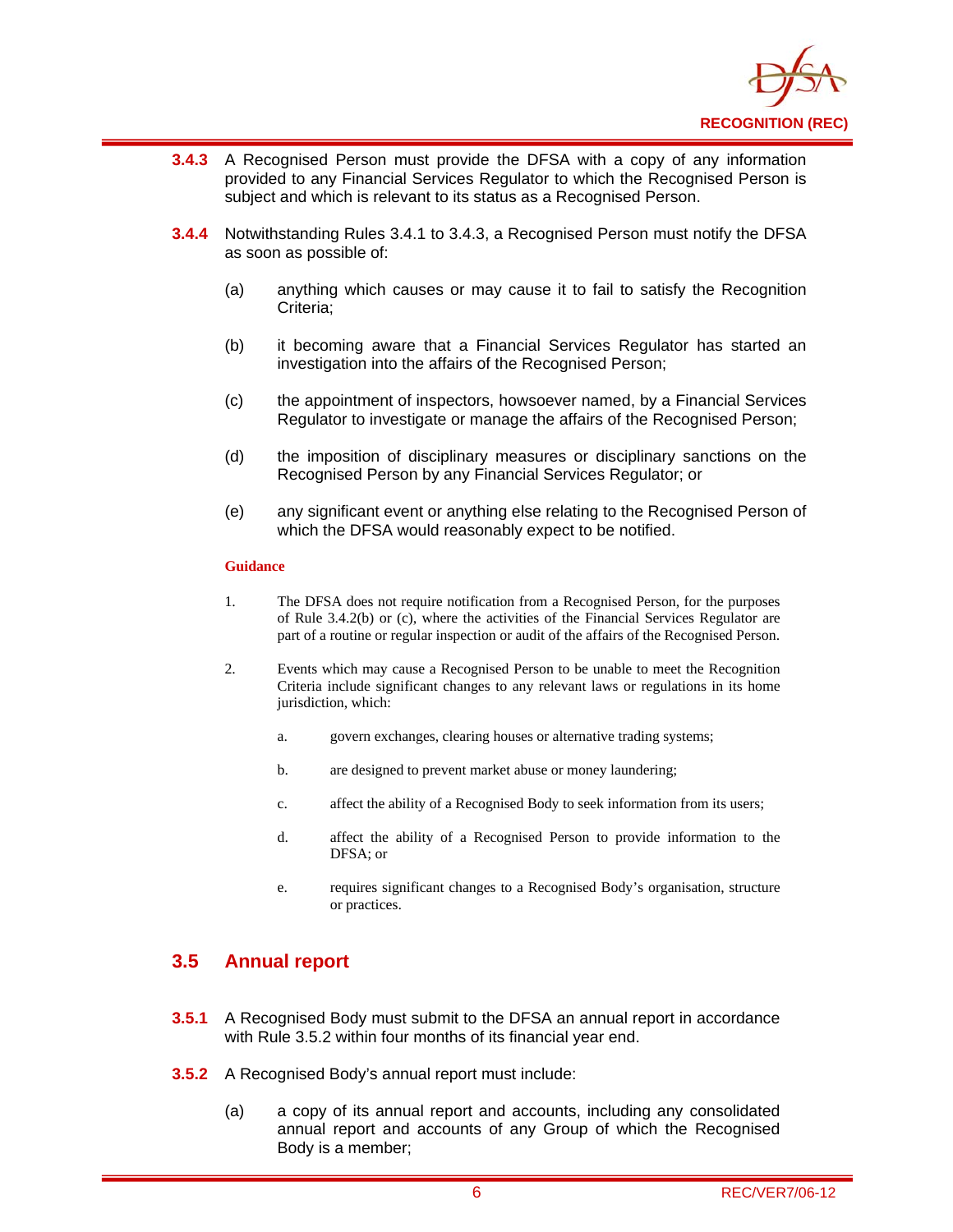

- (b) notwithstanding Rule 3.4.4(a), confirmation that the Recognised Body has satisfied the Recognition Criteria throughout the previous 12 months and is continuing to satisfy the Recognition Criteria; and
- (c) if the Recognised Body has not satisfied the Recognition Criteria in any respect, an explanation of why the Recognised Body failed to satisfy the Recognition Criteria and what actions it is taking to satisfy the Recognition Criteria.

#### **Guidance**

The annual report may be submitted to the DFSA in either hard copy or electronic form.

#### **3.6 Communication with and notification to the DFSA**

- **3.6.1** A Recognised Person must deal with the DFSA in an open and co-operative manner.
- **3.6.2** Unless a Rule states otherwise, a Recognised Person must ensure that each notification and report it provides to the DFSA is:
	- (a) in writing and contains the Recognised Person's name;
	- (b) addressed for the attention of the Markets Division; and
	- (c) confirmed in writing as received by the DFSA.
- **3.6.3** A Recognised Person must ensure that any communication with the DFSA is conducted in the English language.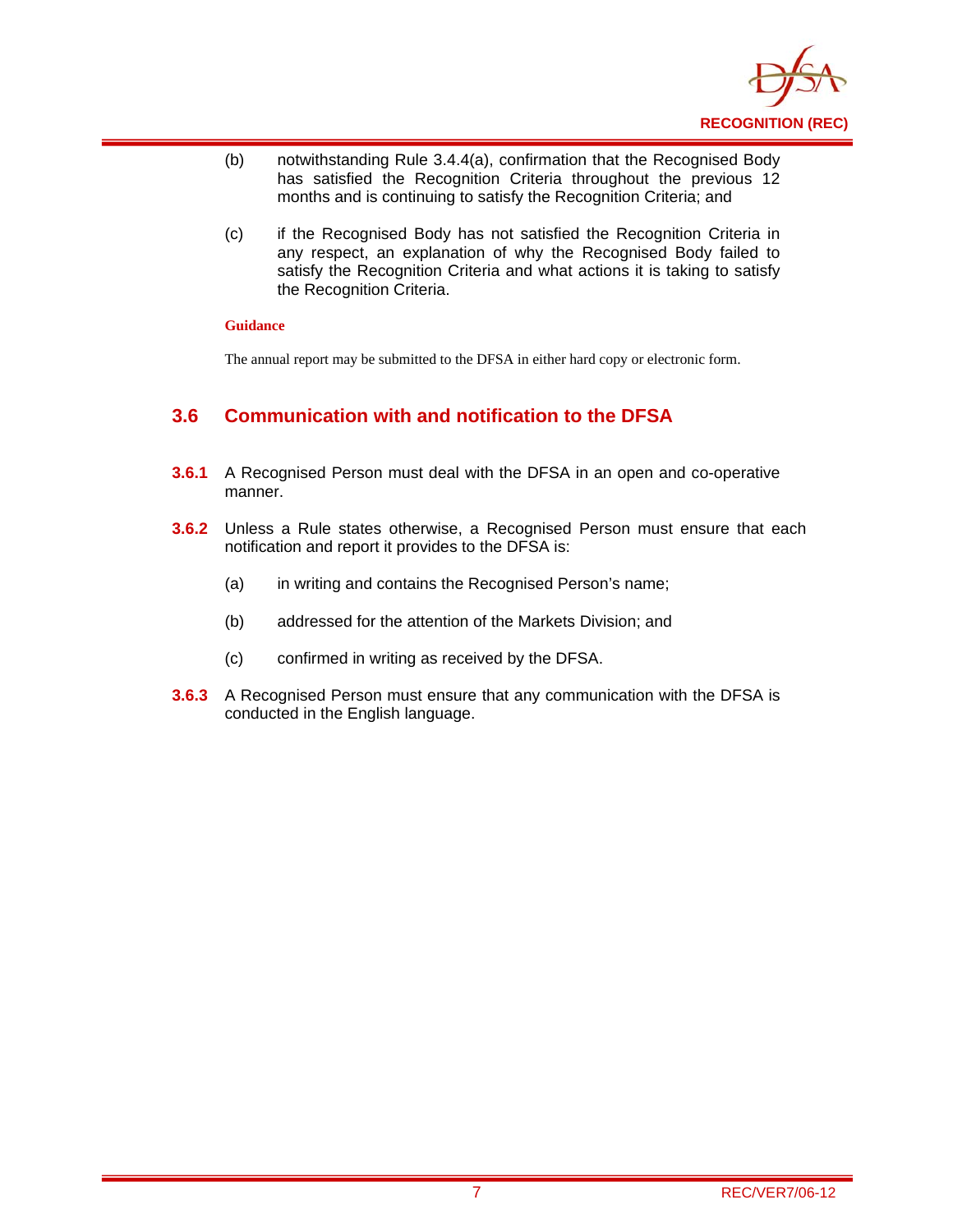

## **4 REMOVAL FROM THE LIST OF RECOGNISED PERSONS**

### **4.1 Application**

**4.1.1** This chapter applies to every Recognised Person except to the extent that a provision provides for a narrower application.

#### **4.2 Removal from the list of Recognised Persons at the Recognised Body's request**

- **4.2.1** A Recognised Body which requests to have its name removed from the list of Recognised Persons must submit such request in writing stating:
	- (a) the reasons for the request;
	- (b) that it has ceased or will cease to offer access to its facilities to Persons located in the DIFC;
	- (c) the date on which it ceased or will cease to offer access to its facilities to Persons located in the DIFC; and
	- (e) that it has discharged, or will discharge, all obligations owed to Persons located in the DIFC.

#### **4.3 Removal from the list of Recognised Persons at the Recognised Member's request**

- **4.3.1** If a Recognised Member wishes to have its name removed from the list of Recognised Persons it must submit a request in writing stating:
	- (a) the reasons for the request;
	- (b) that it is no longer a Member of an Authorised Market Institution or will no longer be a Member of Authorised Market Institution;
	- (c) the date on which its membership was terminated or will be terminated; and
	- (d) that it has discharged, or will discharge, all obligations owed to any Person in the DIFC which have arisen as a result of its recognised status.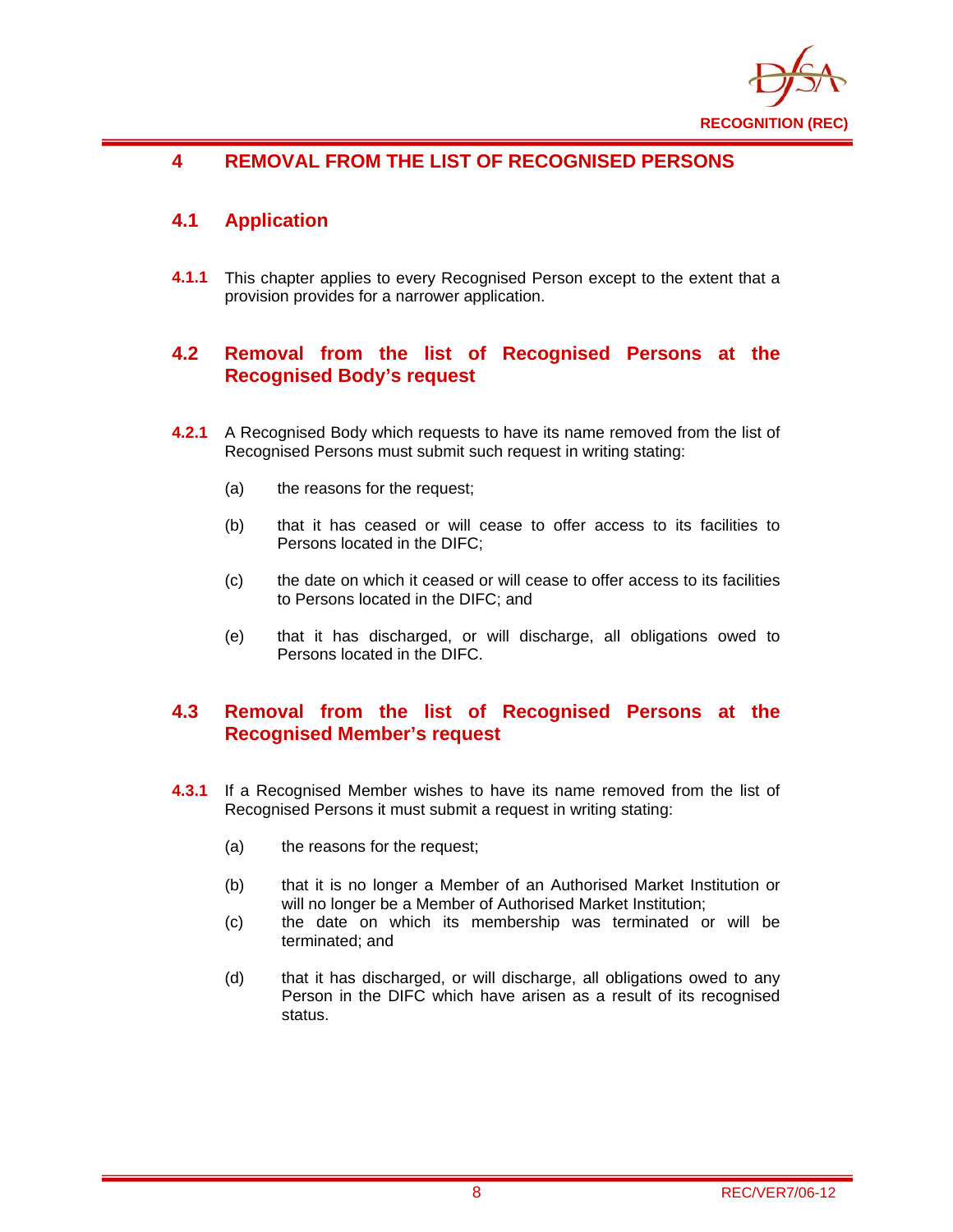

#### **4.4 Removal from the list of Recognised Persons by the DFSA**

- **4.4.3** Subject to Rule 4.4.4, the DFSA will only exercise its power under Article 37(7) of the Law after it has given the relevant Recognised Person a suitable opportunity to make representations in person or in writing to the DFSA in relation to the proposed removal.
- **4.4.4** The restriction imposed on the DFSA under Rule 4.4.3 does not apply if the DFSA concludes that any delay likely to arise as a result of such requirement would be disproportionate or prejudicial to the interests of the DIFC.
- **4.4.5** Where the DFSA has received a representation from a Recognised Person under Rule 4.4.3, the DFSA will without undue delay inform such Recognised Person in writing of its response to such representation.
- **4.4.6** If the DFSA removes a Person from its list of Recognised Persons, the DFSA will without undue delay inform the relevant person in writing of the decision, giving reasons, and the date on which the decision takes effect.

#### **Guidance**

- 1. Where, pursuant to Article 37(7) of the Law, the DFSA removes a Person from its list of Recognised Persons, the DFSA will generally only do so if:
	- a. the Recognised Person is in breach of, or has otherwise been in breach of, the Law or Rules or other legislation administered by the DFSA;
	- b. the Recognised Person is failing, has failed, or is likely to fail, to satisfy the Recognition Criteria;
	- c. the Recognised Person requests to have its name removed from the list of Recognised Persons; or
	- d. the DFSA considers that the exercise of the power is otherwise necessary or desirable in the pursuit of its objectives.
- 2. For the avoidance of doubt, the DFSA may remove a Person from the list of Recognised Persons in circumstances where such Person continues to meet the Recognition Criteria. This may include where the DFSA considers it necessary or desirable in the pursuit of its objectives to prevent damage to the reputation of the DIFC or to protect direct or indirect users of the financial services industry in the DIFC.